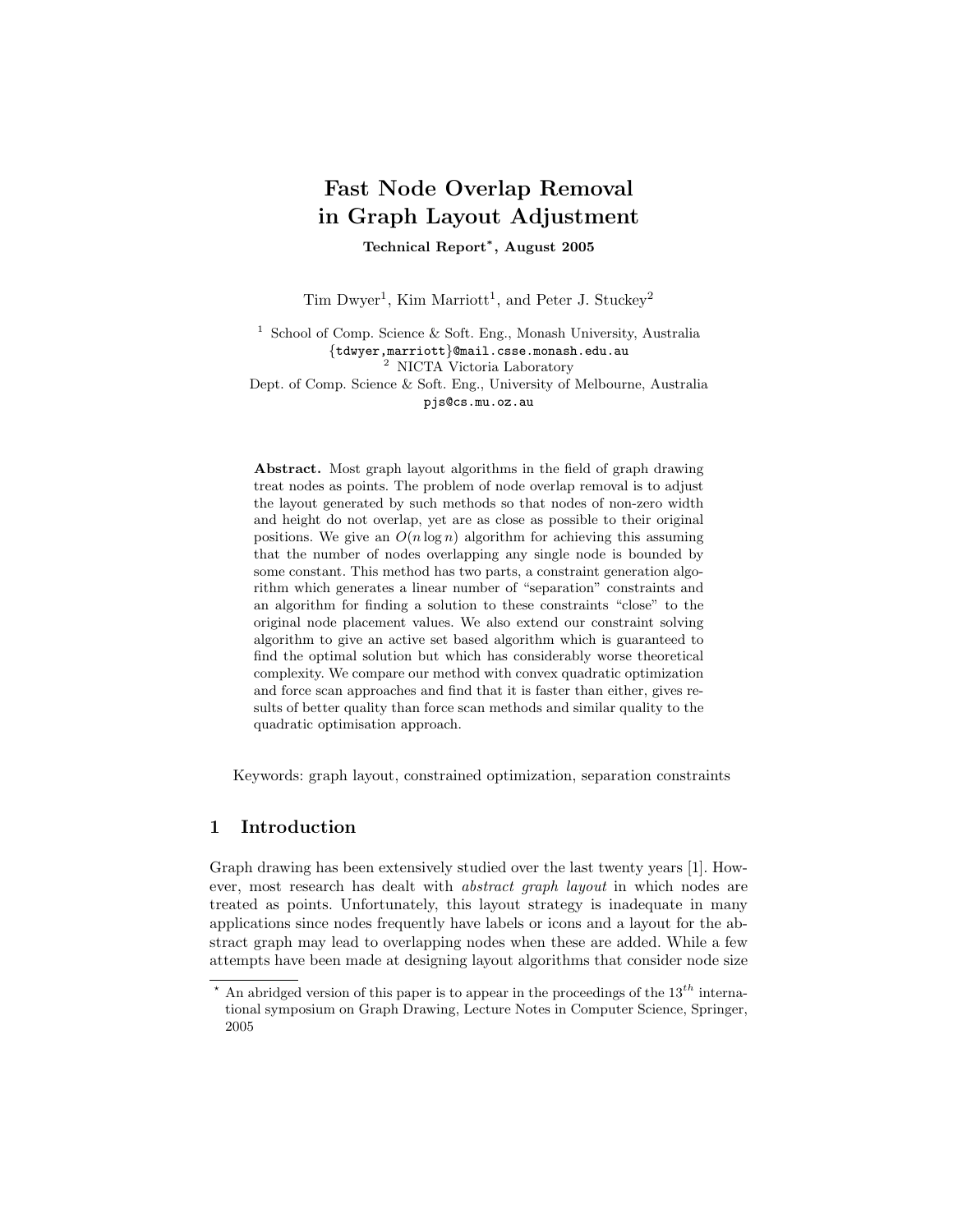$(e.g. [2-4])$ , the approaches are specific to certain layout styles and to the best of the authors' knowledge none are perfect in all situations.

For this reason, a number of papers, e.g. [5–10], have described algorithms for performing layout adjustment in which an initial graph layout is modified so that node overlapping is removed. The underlying assumption is that the initial graph layout is good so that this layout should be preserved when removing the node overlap. Lyons et al.[10] offered a technique based on iteratively moving nodes to the centre of their Voronoi cells until crossings are removed. Misue et al. [5] propose several models for a user's "mental map" based on orthogonal ordering, proximity relations and topology and define a simple heuristic Force Scan algorithm (FSA) for node-overlap removal that preserves orthogonal ordering. Hayashi et al. [7] propose a variant algorithm (FSA') that produces more compact drawings while still preserving orthogonal ordering. They also show that this problem is NP-complete. Various other improvements to the FSA method exist and a survey is presented by Li et al. [11]. More recently, Marriott et al. [6] investigated a quadratic programming (QP) approach which minimises displacement of nodes while satisfying non-overlap constraints. Their results demonstrate that the technique offers results that are preferable to FSA in a number of respects, but require significantly more processing time. In this paper we address the last issue.

Our contribution consists of two parts: first we detail a new algorithm for computing the linear constraints to ensure non-overlap in a single dimension. This has worst case complexity  $O(n \log n)$  where n is the number of nodes and generates  $O(n)$  non-overlap constraints.<sup>1</sup> Previous approaches have had quadratic or cubic complexity and as far as we are aware it has not been previously realized that only a linear number of non-overlap constraints are required.

Each non-overlap constraint has the form  $u + a \leq v$  where u and v are variables and  $a \geq 0$  is a constant. Such constraints are called separation constraints. Our second contribution is to give a simple algorithm for solving quadratic programming problems of the form: minimize  $\sum_{i=1} v_i \cdot weight \times (v_i - v_i \cdot des)^2$  subject to a conjunction of separation constraints over variables  $v_1, \ldots, v_n$  where  $v_i$  des is the desired value of variable  $v_i$  and  $v_i$  weight  $\geq 0$  the relative importance.

We give two versions of the algorithm. The first version has  $O(n + m \log m)$ worst case complexity where  $m$  is the number of constraints and  $n$  the number of variables. It is not guaranteed to find an optimal solution but in practice it works very well. The second version of the algorithm is guaranteed to find an optimal solution but its worst case complexity may be exponential. However in practice it is reasonably fast. Importantly these algorithms do not require the use of a complex mathematical programming software.

Together these two algorithms give us an  $O(n \log n)$  algorithm to remove overlap between  $n$  nodes. We provide an empirical evaluation of our approach and compare it to the original QP approach and to  $\text{FSA}'$  of Hayashi et al. [7] (henceforth we refer to this simply as FSA) and the Voronoi approach of [10].

<sup>1</sup> Assuming that the number of nodes overlapping a single node is bounded by some constant k.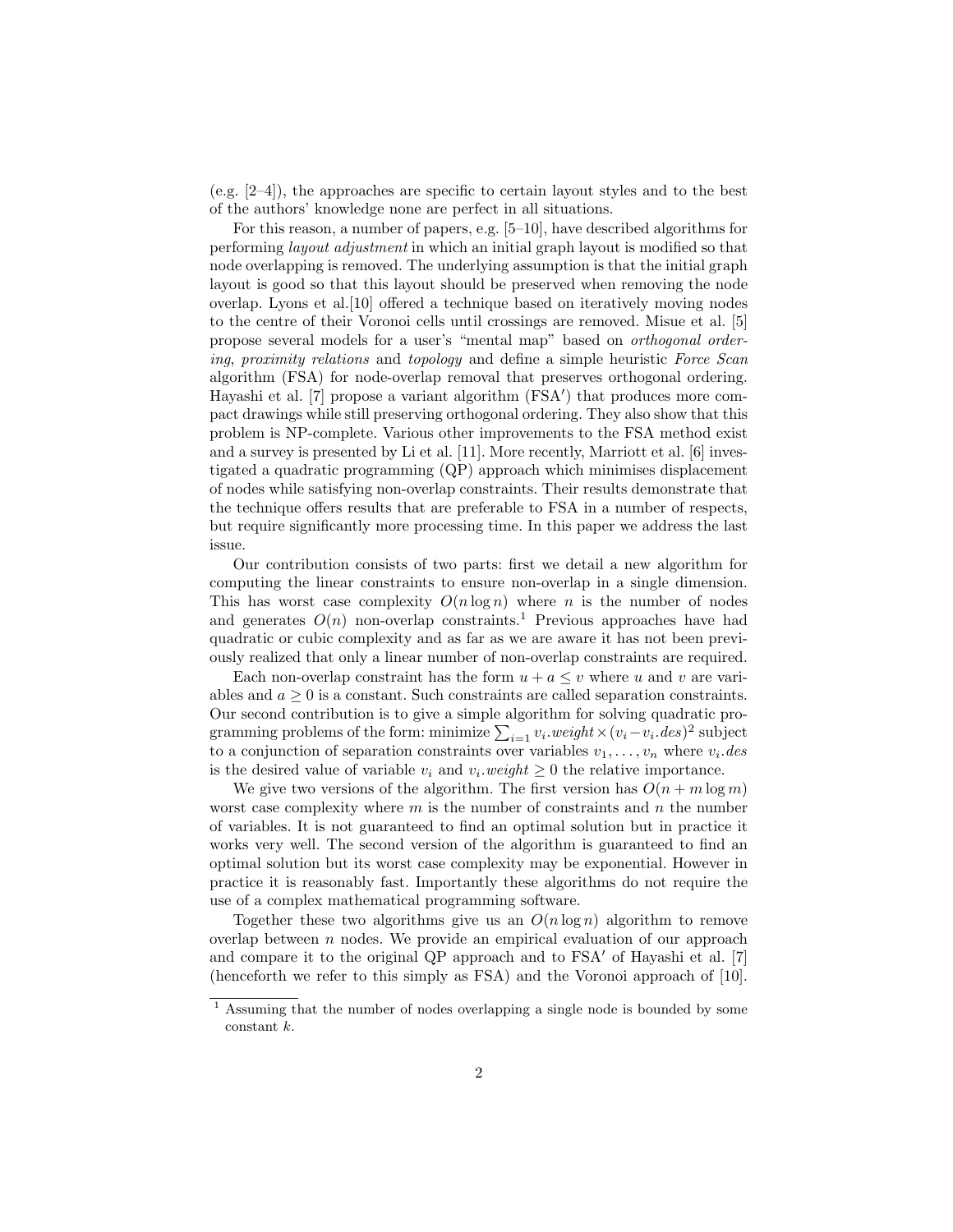We find that it is considerably faster than the original QP approach and in practice has speed better than FSA. However, it still produces layout of quality comparable to the QP approach and considerably better than that of FSA.

## 2 Background

We assume that we are given a graph G with nodes  $V = \{1, \ldots, n\}$ , a width,  $w_v$ , and height,  $h_v$ , for each node  $v \in V$ ,<sup>2</sup> and an initial layout for the graph G, in which each node  $v \in V$  is placed at  $(x_v^0, y_v^0)$ . We assume that no two nodes are placed at exactly the same initial position (unlikely given a sensible layout). If this is not the case we perturb one position slightly.

We are concerned with layout adjustment: we wish to preserve the initial graph layout as much as possible while removing all node label overlapping. A natural heuristic to use for preserving the initial layout is to require that nodes are moved as little as possible. This corresponds to the Proximity Relations mental map model of Misue et al. [5].

Following [6] we define the *layout adjustment problem* to be the constrained optimization problem: minimize  $\phi_{change}$  subject to  $C^{no}$  where the variables of the layout adjustment problem are the x and y coordinates of each node  $v \in V$ ,  $x_v$  and  $y_v$  respectively, and the objective function minimizes node movement  $\phi_{change} = \phi_x + \phi_y = \sum_{v \in V} (x_v - x_v^0)^2 + (y_v - y_v^0)^2$ , and the constraints  $C^{no}$ ensure that there is no node overlapping. That is, for all  $u, v \in V$ ,  $u \neq v$  implies

$$
x_v - x_u \ge \frac{1}{2}(w_v + w_u) \text{ (}v \text{ right of } u \text{)} \lor x_u - x_v \ge \frac{1}{2}(w_v + w_u) \text{ (}u \text{ right of } v \text{)}
$$
  

$$
\lor y_v - y_u \ge \frac{1}{2}(h_v + h_u) \text{ (}v \text{ above } v \text{)} \quad \lor y_u - y_v \ge \frac{1}{2}(h_v + h_u) \text{ (}u \text{ above } v \text{)}
$$

A variant of this problem is when we additionally require that the new layout preserves the orthogonal ordering of nodes in the original graph, i.e., their relative ordering in the  $x$  and  $y$  directions. This is a heuristic to preserve more of the original graph's structure. Define  $C_x^{\circ o} = \bigwedge \{x_v \ge x_u \mid x_v^0 \ge x_u^0\}$  and  $C_y^{\circ o}$  equivalently for y. The orthogonal ordering problem adds  $C_x^{\text{oo}} \wedge C_y^{\text{oo}}$  to the constraints to solve.

Our approach to solving the layout adjustment problem is based on [6] where quadratic programming is used to solve a linear approximation of the layout adjustment problem. The basic algorithm is given in Figure 1.

There are two main ideas behind the quadratic programming approach. The first is to approximate each non-overlap constraint in  $C^{no}$  by one of its disjuncts. The second is to split it into two separate optimization problems, one for the  $x$ dimension and one for the y dimension, by breaking the optimization function into two parts and the constraint into two parts. Separating the problem in this way improves efficiency by reducing the number of constraints considered in each problem and if, say, we solve for the  $x$  direction first, it allows us to delay the computation of  $C_y^{no}$  to take into account the node overlapping which has been

<sup>2</sup> Any extra padding required to ensure a minimal separation between nodes is included in  $w_v$  and  $h_v$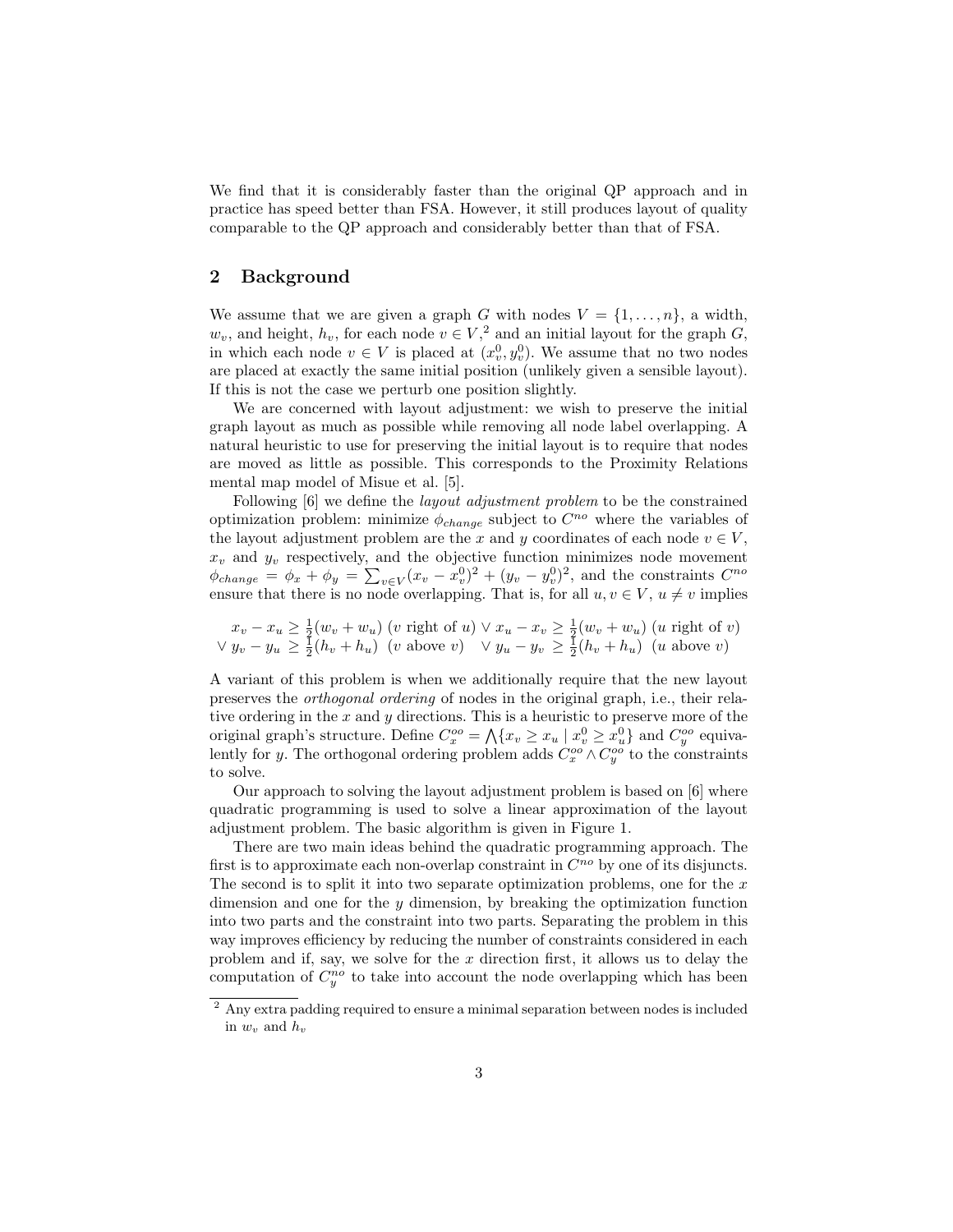```
quadratic-opt
compute C_x^{no}\boldsymbol{x} := \text{minimize } \phi_x \text{ subject to } C_x^{no}\boldsymbol{x}^{0}:=\boldsymbol{x}compute C_y^{no}y := \text{minimize } \phi_y \text{ subject to } C_y^{no}
```
Fig. 1. Quadratic programming approach to layout adjustment

removed by the optimization in the  $x$  direction. Thus separation allows us to find a better solution.

# 3 Generating Non-Overlap Constraints

It is relatively simple to generate the non-overlap constraints in each dimension in  $O(|V| \cdot \log |V|)$  time using a line-sweep algorithm related to standard rectangle overlap detection methods [12]. First consider the generation of horizontal constraints. We use a vertical sweep through the nodes, keeping a horizontal "scan line" list of open nodes with each node having references to its closest left and right neighbors (or more exactly the neighbors with which it is currently necessary to generate a non-overlap constraint). When the scan line reaches the top of a new node, this is added to the list and its neighbors computed. When the bottom of a node is reached the the separation constraints for the node are generated and the node is removed from the list.

The detailed algorithm is shown on the left of Figure 2. It uses a vertically sorted list of events to guide the movement of the scan line *scan line*. An event is a record with three fields, kind which is either open or close respectively indicating whether the top or bottom of the node has been reached, node which is the node name, and posn which is the vertical position at which this happens, i.e. the top or bottom of the node.

The *scan line* stores the currently open nodes. We use a red-black tree to provide  $O(\log |V|)$  insert, remove, next left and next right operations. An empty scan line is constructed with *new* and the functions *insert* and *remove* respectively add and remove a node from the scan line, returning the resulting scan line. The functions next left(scan line, v) and next right(scan line, v) return the closest neighbor to the left and, respectively, the right of node  $v$  in the scan line.

The functions get left nbours(scan line, v) and get right nbours(scan line, v) respectively detect the neighbours to the left and the right with which node  $v$ should have non-overlap constraints. These are heuristics. It seems reasonable to set up a non-overlap constraint with the closest non-overlapping node on each side and a subset of the overlapping nodes. One choice for get left nbours is shown in Figure 2. This makes use of the functions

$$
olap_x(u, v) = (w_u + w_v)/2 - |x_u^0 - x_v^0|
$$
  

$$
olap_y(u, v) = (h_u + h_v)/2 - |y_u^0 - y_v^0|
$$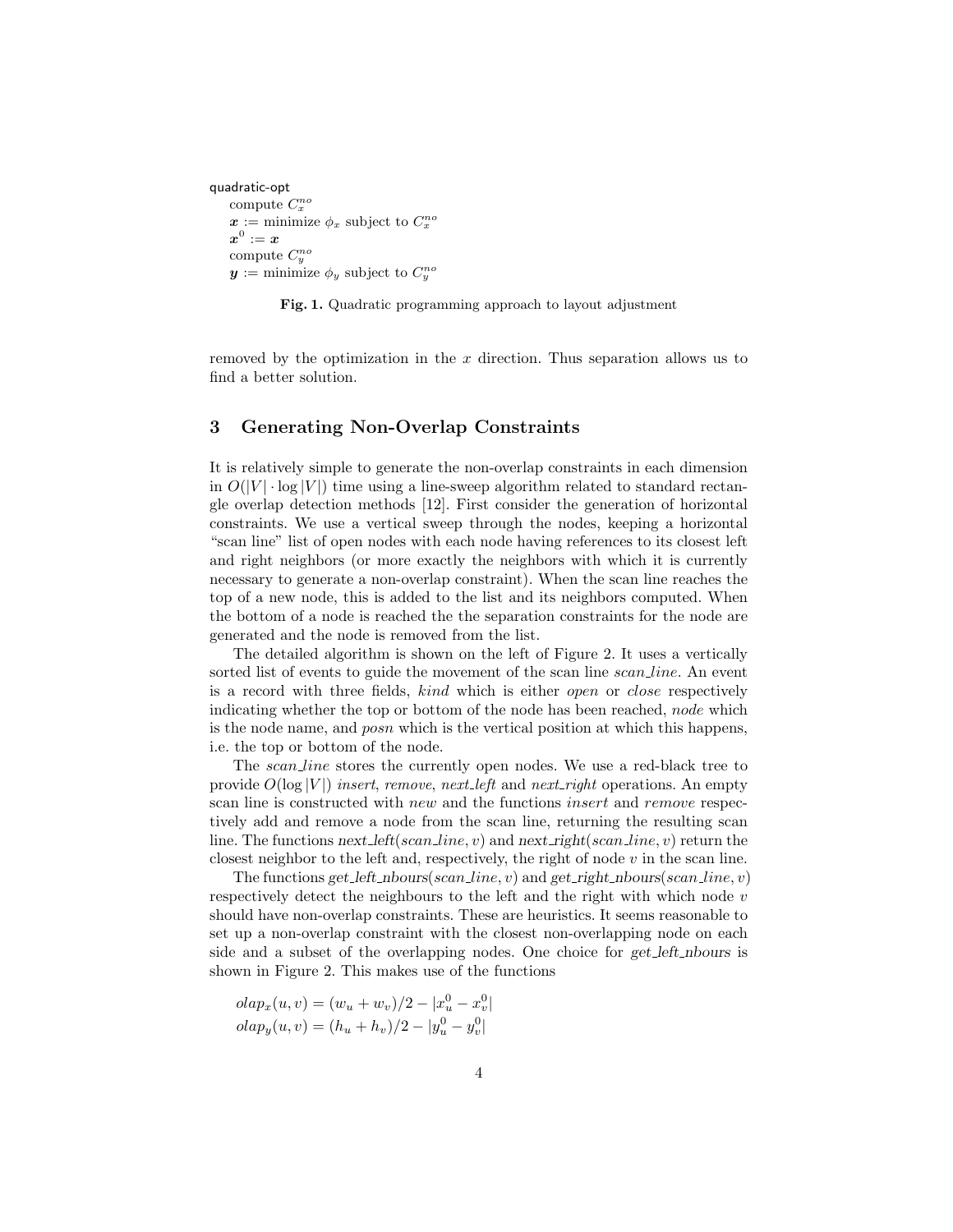$\mathbf{procedure} \ generate \ C_x^{no}(V)$  $events := \{ event(open, v, y_v - h_v/2),$  $event(close, v, y_v + h_v/2) | v \in V$  $[e_1, \ldots, e_{2n}] := events$  sorted by posn  $scan\_line := new()$ for each  $e_1, \ldots, e_{2n}$  do  $v := e_i$ .node if  $e_i.kind = open$  then  $scan\_line := insert(scan\_line, v)$  $left := get\_left\_nbours(scan\_line, v)$  $rightv := get\_right\_nbounds(scan\_line, v)$  $left[v] := leftv$ for each  $u \in \text{left}v$  do  $right[u] := (right[u] \cup \{v\}) \setminus right$  $right[v] := right$ for each  $u \in right$  do  $left[u] := (left[u] \cup \{v\}) \setminus leftv$ else /\*  $e_i.kind = close * /$ for each  $u \in left[v]$  do generate  $x_u + (w_u + w_v)/2 \leq x_v$  $right[u] := right[u] \setminus \{v\}$ for each  $u \in right[v]$  do generate  $x_v + (w_u + w_v)/2 \leq x_u$  $left[u] := left[u] \setminus \{v\}$  $scan\_line := remove(scan\_line, v)$ return

function get left nbours(scan line,  $v$ )  $u := next \text{left}(\text{scan}\text{line}, v)$ while  $u \neq NULL$  do if  $olap_x(u, v) \leq 0$  then  $left := left v \cup \{u\}$ return  $left$ if  $olap_x(u, v) \leq olap_y(u, v)$  then  $left := let tv \cup \{u\}$  $u := next \text{left}(\text{scan}\text{line}, u)$ return  $left$ 

procedure satisfy  $VPSC(V, C)$  $[v_1, \ldots, v_n] := total\_{order}(V, C)$ for  $i=1,\ldots,n$  do  $merge\_left(block(v_i))$ return  $[v_1 \leftarrow posn(v_1), \ldots, v_n \leftarrow posn(v_n)]$ procedure merge left(b) while  $violation(top(b.in)) > 0$  do  $c := top(b.in)$  $b.in := remove(c)$  $bl := block[left(c)]$  $distbltob := offset[left(c)] + gap(c)$  $-\text{offset}[right(c)]$ if  $b.nvars > bl.nvars$  then merge\_block $(b, c, bl, -distbl$ tob) else merge\_block $(bl, c, b, distbl$ tob)  $b := bl$ return procedure  $block(v)$ let  $b$  be a new block s.t.

 $b \cdot vars := \{v\}$  $b.nvars := 1$  $b.posn := v.deg$  $b. wposn := v. weight \times v. des$  $b.weight := v.weight$  $b.active := \emptyset$  $b.in := add(new(), in(v))$  $block[v] := b$  $offset[v] := 0$ return b

procedure merge\_block $(p, c, b, \text{distptob})$  $p. wposn := p. wposn + b. wposn$  $distptob \times b.weight$  $p.weight := p.weight + b.weight$  $p.posn := p.wposn/p.weight$  $p.active := p.active \cup b.active \cup \{c\}$ for  $v \in b.vars$  do  $block[v] := p$  $offset[v] := distptob + offset[v]$  $p.in := merge(p.in, b.in)$  $p \cdot vars := p \cdot vars \cup b \cdot vars$  $p.nvars := p.nvars + b.nvars$ return

Fig. 2. Algorithm generate  $C_x^{no}(V)$  to generate horizontal non-overlap constraints between nodes in  $V$ , and algorithm satisfy VPSC $(V, C)$  to satisfy the Variable Placement with Separation Constraints (VPSC) problem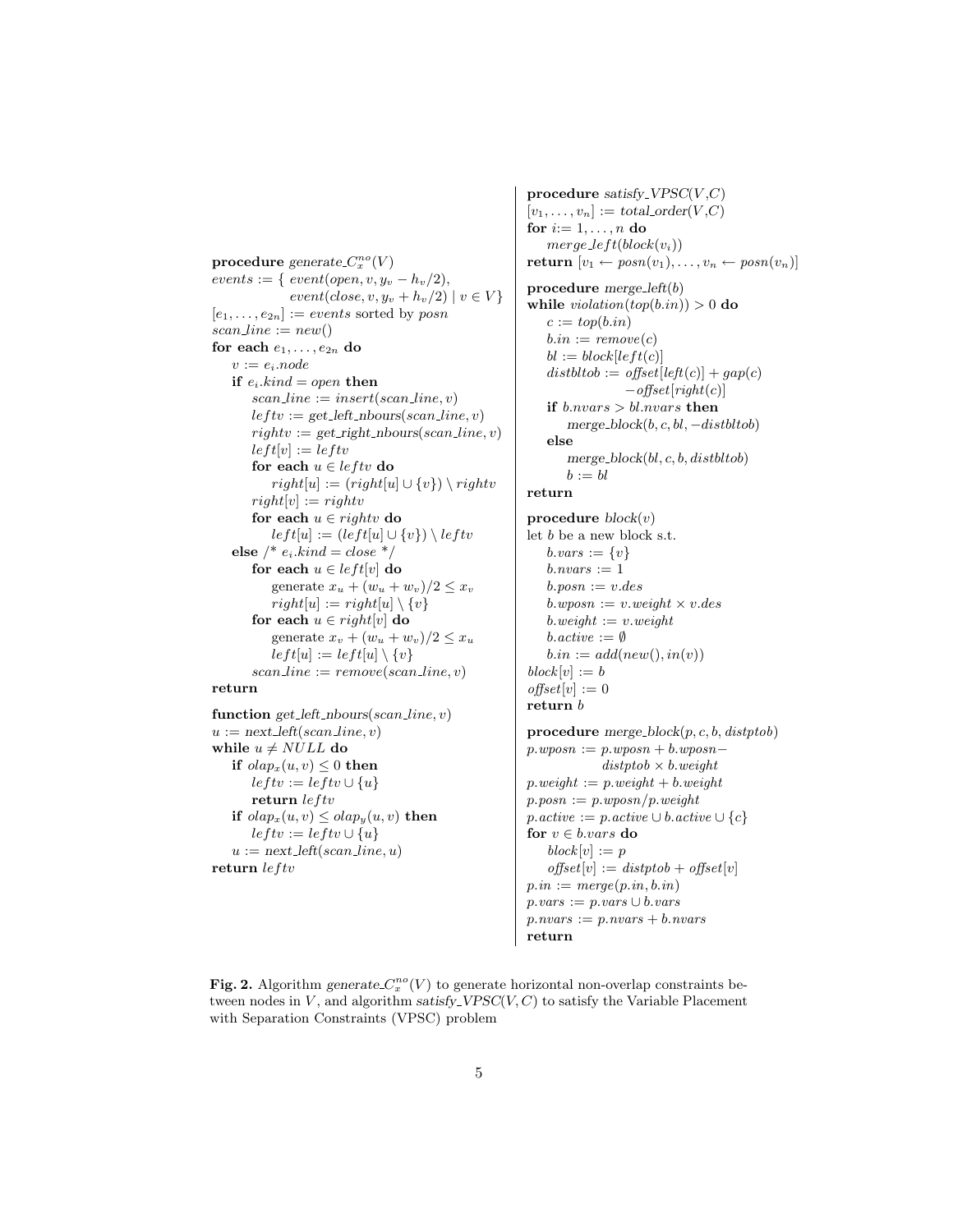which respectively measure the horizontal and vertical overlap between nodes  $u$  and  $v$ . The main loop iteratively searches left until the first non-overlapping node to the left is found or else there are no more nodes. Each overlapping node u found on the way is collected in  $left$  if the horizontal overlap between u and  $v$  is less than the vertical overlap.

The arrays  $left$  and right respectively detail for each open node  $v$  the nodes to the left and to the right for which non-overlap constraints should be generated. These are appropriately updated whenever a new node  $v$  is added. The only subtlety is that redundant constraints are removed, i.e. if there is currently a non-overlap constraint between any  $u \in \ell$  and  $u' \in \ell$  rights then it can be removed since it will be implied by the two new non-overlap constraints between  $u$  and  $v$  and  $u'$ .

**Theorem 1.** The procedure generate  $C_x^{no}(V)$  has worst-case complexity  $O(|V| \cdot )$  $k(\log |V| + k)$  where k is the maximum number of nodes overlapping a single node with appropriate choice of heap data structure. Furthermore, it will generate  $O(k \cdot |V|)$  constraints.

Proof. See Appendix B

Assuming k is bounded, the worst case complexity is  $O(|V| \log |V|)$ .

**Theorem 2.** The procedure generate  $C_x^{no}(V)$  generates separation constraints C that ensure that if two nodes do not overlap horizontally in the initial layout then they will not overlap in any solution to C.

Proof. Follows from the construction.

The code for generate  $C_y^{no}$ , the procedure to generate vertical non-overlap constraints is essentially dual to that of generate  $C_x^{no}$ . The only difference is that any remaining overlap must be removed vertically. This means that we need only find and return the single closest node in the analogue of the functions get left nbours and get right nbours since any other nodes in the scan line will be constrained to be above or below these. This means that the number of left and right neighbours is always 1 or less and gives us the following complexity results.

**Theorem 3.** The procedure generate  $C_y^{no}(V)$  has worst-case complexity  $O(|V| \cdot$  $log |V|$ ). Furthermore, it will generate no more than  $2 \cdot |V|$  constraints.

**Theorem 4.** The procedure generate  $C_y^{no}(V)$  generates separation constraints C that ensure that no nodes will overlap in any solution to C.

#### 4 Solving Separation Constraints

Non-overlap constraints c have the form  $u + a \leq v$  where  $u, v$  are variables and  $a \geq 0$  is the minimum gap between them. We use the notation  $left(c)$ ,  $right(c)$  and  $gap(c)$  to refer to u, v and a respectively. Such constraints are called separation constraints. We must solve the following constrained optimization problem for each dimension: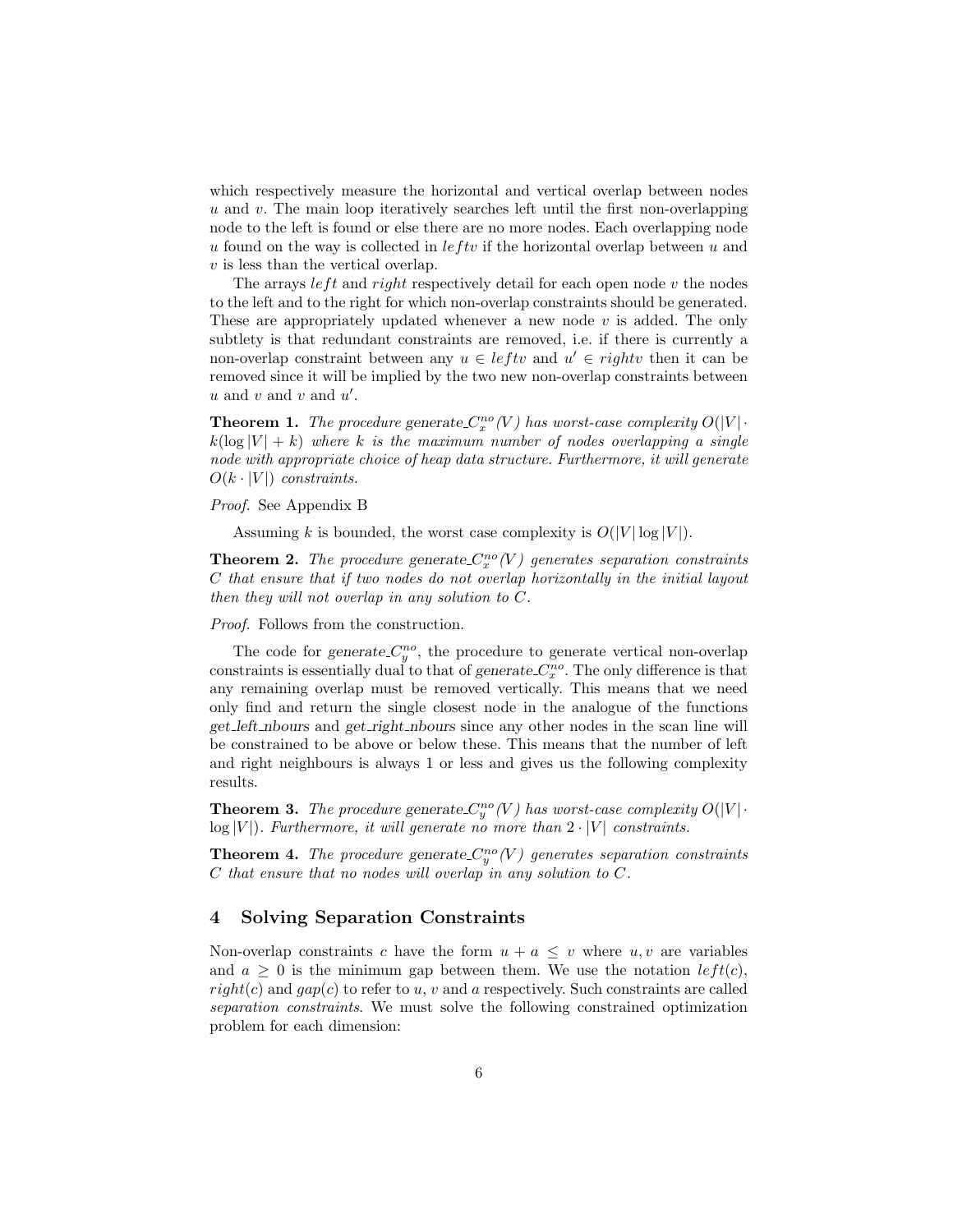Variable placement with separation constraints (VPSC) problem. Given *n* variables  $v_1, \ldots, v_n$ , a weight  $v_i$  *weight*  $\geq 0$  and a desired value  $v_i$  *des*<sup>3</sup> for each variable and a set of separation constraints  $C$  over these variables find an assignment to the variables which minimizes  $\sum_{i=1}^{n} v_i$  weight  $\times$  $(v_i - v_i.deg)^2$  subject to C.

We can treat a set of separation constraints  $C$  over variables  $V$  as a weighted directed graph with a node for each  $v \in V$  and an edge for each  $c \in C$  from  $left(c)$  to right(c) with weight gap(c). We call this the constraint graph. We define  $out(v) = \{c \in C \mid left(c) = v\}$  and  $in(v) = \{c \in C \mid right(c) = v\}$ . Note that edges in this graph are not the edges in the original graph.

We restrict attention to VPSC problems in which the constraint graph is acyclic and for which there is at most one edge between any pair of variables. It is possible to transform an arbitrary satisfiable VPSC problem into a problem of this form and our generation algorithm will generate constraints with this property.

Since the constraint graph is acyclic it imposes a partial order on the variables: we define  $u \preceq_C v$  iff there is a (directed) path from u to v using the edges in separation constraint set  $C$ . We will make use of the function total order $(V, C)$  which returns a total ordering for the variables in V, i.e. it returns a list  $[v_1, \ldots, v_n]$  s.t. for all  $j > i$ ,  $v_j \nleq_C v_i$ .

We first give a fast algorithm for finding a solution to the VPSC algorithm which satisfies the separation constraints and which is "close" to optimal. The algorithm works by merging variables into larger and larger "blocks" of contiguous variables connected by a spanning tree of active constraints, where a separation constraint  $u + a \leq v$  is active if for the current position for u and v,  $u + a = v.$ 

The generic algorithm is shown in the right of Figure 2. It takes as input a set of separation constraints  $C$  and a set of variables  $V$ .

We represent a block b using a record with the following fields:  $vars$ , the set of variables in the block; nvars, the number of variables in the block; active, the set of constraints between variables in the block which form the spanning tree of active constraints; in, which (essentially) contains the set of constraints  ${c \in \mathbb{R}^n}$  $C | right(c) \in b.vars$  and  $left(c) \notin b.vars$ ; out, the set of out-going constraints defined symmetrically to *in; posn*, the position of the block's "reference point"; wposn, the sum of the weighted desired locations of variables in the block; and weight, the sum of the weights of the variables in the block.

In addition, the algorithm uses two arrays *blocks* and *offset* indexed by variables where  $block[v]$  gives the block of variable v and offset [v] gives the distance from  $v$  to its block's reference point. Using these we define the function  $posn(v) = block(v) . posn + offset[v]$  which gives the current position of variable  $\upsilon$ .

The constraints in the field  $b.in$  for each block  $b$  are stored in a priority queue such that the top constraint in the queue is always the most violated

<sup>&</sup>lt;sup>3</sup>  $v_i.$  des is set to  $x_{vi}^0$  or  $y_{vi}^0$  for each dimension, as used in generate  $C_{\{x|y\}}^{no}$ .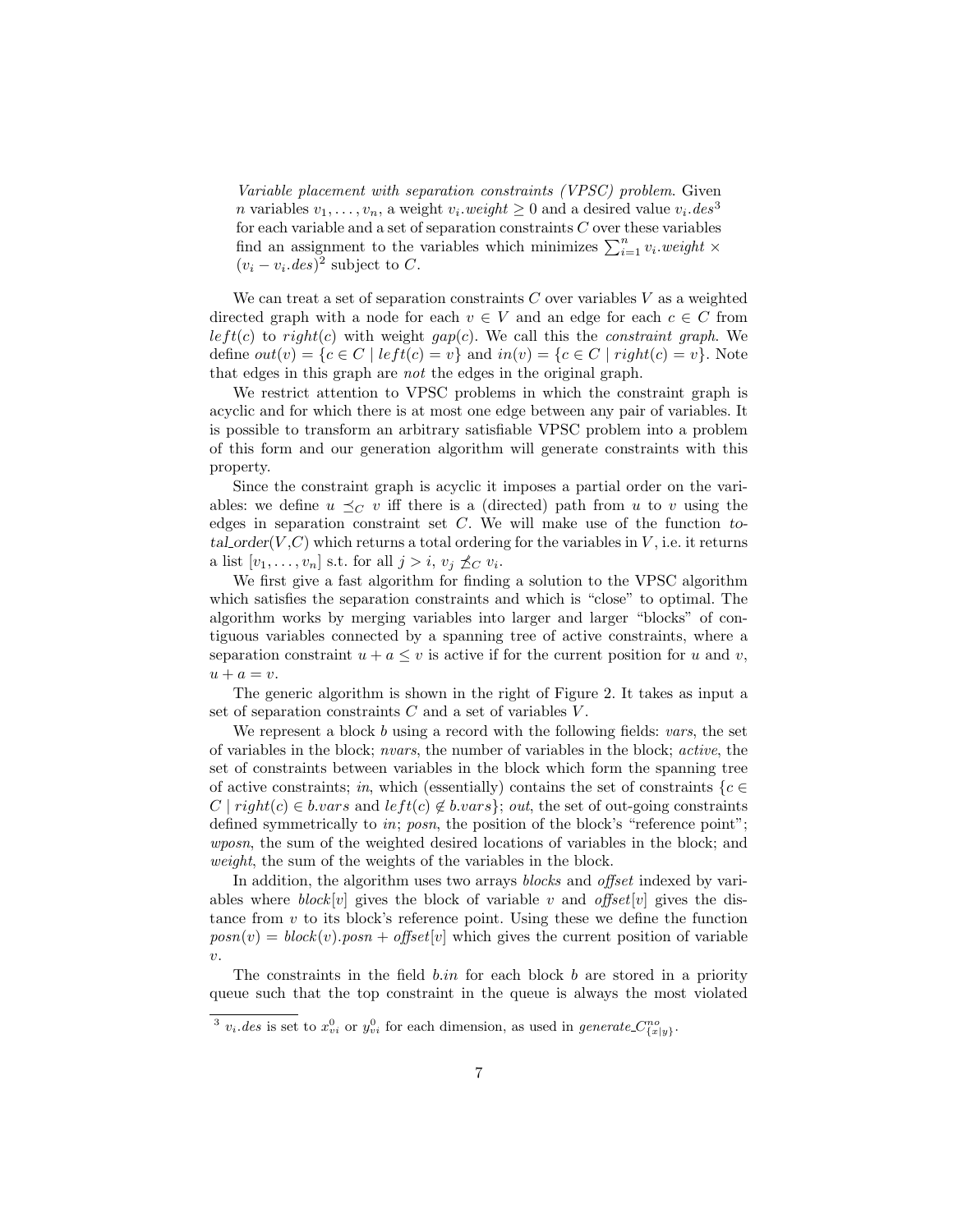where  $violation(c) = left(c) + gap(c) - right(c)$ . We use four queue functions:  $new()$  which returns a new queue,  $add(q, C)$  which inserts the constraints in the set C into the queue q and returns the result,  $top(q)$  which returns the constraint in q with maximal violation,  $remove(q)$  which deletes the top constraint from q, and  $merge(q_1, q_2)$  which returns the queue resulting from merging queues  $q_1$  and  $q_2$ . The only slight catch is that some of the constraints in b.in may be internal constraints, i.e. constraints which are between variables in the same block. Such internal constraints are removed from the queue when encountered. The other slight catch is that when a block is moved *violation* changes value. However, the ordering induced by  $violation(c)$  does not change since all variables in the block will be moved by the same amount and so  $violation(c)$  will be changed by the same amount for all non-internal constraints. This consistent ordering allows us to implement the priority queues as pairing heaps [13] with efficient support for the above operations.

The main procedure, satisfy VPSC, processes the variables from smallest to greatest based on a total order reflecting the constraint graph. At each stage the invariant is that we have found an assignment to  $v_1, \ldots, v_{i-1}$  which satisfies the separation constraints. We process vertex  $v_i$  as follows. First we assign  $v_i$  to its own block, created using the function block and placing it at  $v_i$ . *des.* Of course the problem is that some of the "in" constraints may be violated. We check for this and find the most violated constraint c. We then merge the two blocks connected by c using the function merge block. This merges the two blocks into a new block with c as the active connecting constraint. We repeat this until the block no longer overlaps the preceding block, in which case we have found a solution to  $v_1, \ldots, v_i$ .

At each step we place the reference point *b.posn* for each block at its optimum position, i.e. the weighted average of the desired positions:

$$
\frac{\sum_{i=1}^{k} v_i \cdot weight \times (offset[v_i] - v_i \cdot des)}{\sum_{i=1}^{k} v_i \cdot weight}
$$

In order to efficiently compute the weighted arithmetic mean when merging two blocks we use the fields wposn, the sum of the weighted desired locations of variables in the block and weight the sum of the weights of the variables in the block.

Example 1. Consider the example of laying out the boxes A,B,C,D shown in Figure 3(a) each shown at their desired position 1.5, 3, 3.5, and 5 respectively and assuming the weights on the boxes are 1,1,2 and 2 respectively. The constraints generated by generate  $C_x^{no}$  are  $c_1 \equiv v_A + 2.5 \le v_B$ ,  $c_2 \equiv v_B + 2 \le v_C$  and  $c_3 \equiv v_B + 2 \le v_D$ . Assume the algorithm chooses the total order A,B,C,D. First we add block A, it is placed at its desired position as shown in Figure  $3(a)$ . Next we consider block B,  $b.in = \{c_1\}$  and the violation of this constraint is 1. We retrieve bl as the block containing A. and calculate distbltob as 2.5. We now merge block B into the block containing A. The new block position is 1 as shown in Figure  $3(b)$ , and  $c_1$  is added to the active constraints. Next we consider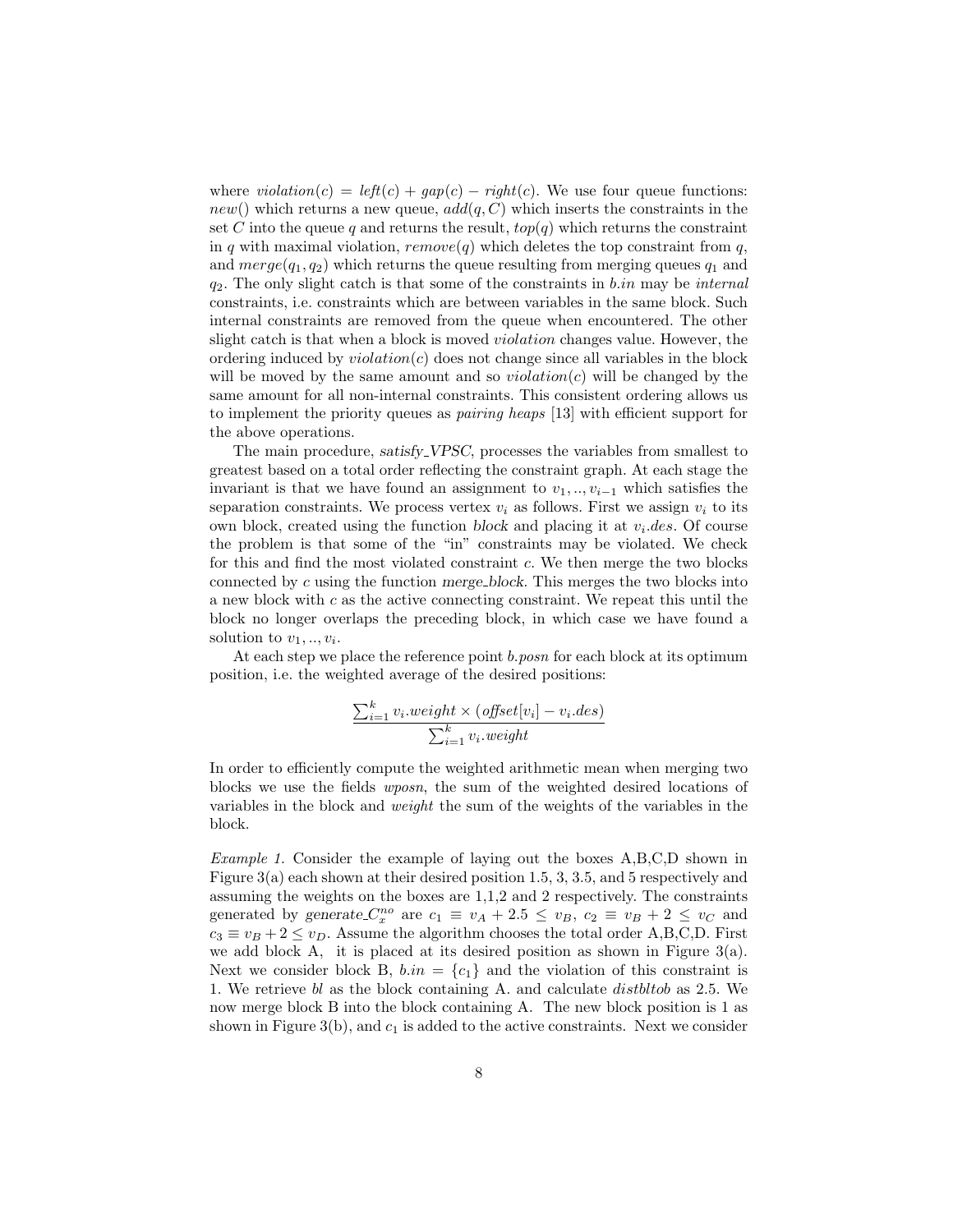block C, we find it must merge with block AB. The new positions are shown in Figure  $3(c)$ . Since there is no violation with the block D, the final position leaves it where it is. The result is optimal



Fig. 3. Example of (non-optimal) algorithm for VPSC problem giving optimal (c) or non-optimal (e) answer

**Theorem 5.** The assignment to the variables V returned by satisfy VPSC(V, C) satisfies the separation constraints C.

#### Proof. See Appendix B

**Theorem 6.** The procedure satisfy VPSC(V, C) has worst-case complexity  $O(|C|+$  $|V|$ ) log  $|C|$ ).

#### Proof. See Appendix B

Since each block is placed at its optimal position one might hope that the solution returned by satisfy\_VPSC is also optimal. This was true for the example above. Unfortunately, as the following example shows it is not always true.

Example 2. Consider the same blocks as in Example 1 but with the total order A,B,D,C. The algorithm works identically to the stage shown in Figure 3(b). But now we consider block D, which overlaps with block AB. We merge the blocks to create block ABD which is placed at  $0.75$ , as shown in Figure  $3(d)$ . Now block ABD overlaps with block C so we merge the two to the final position 0.166 as shown in Figure 3(e). The result is not optimal.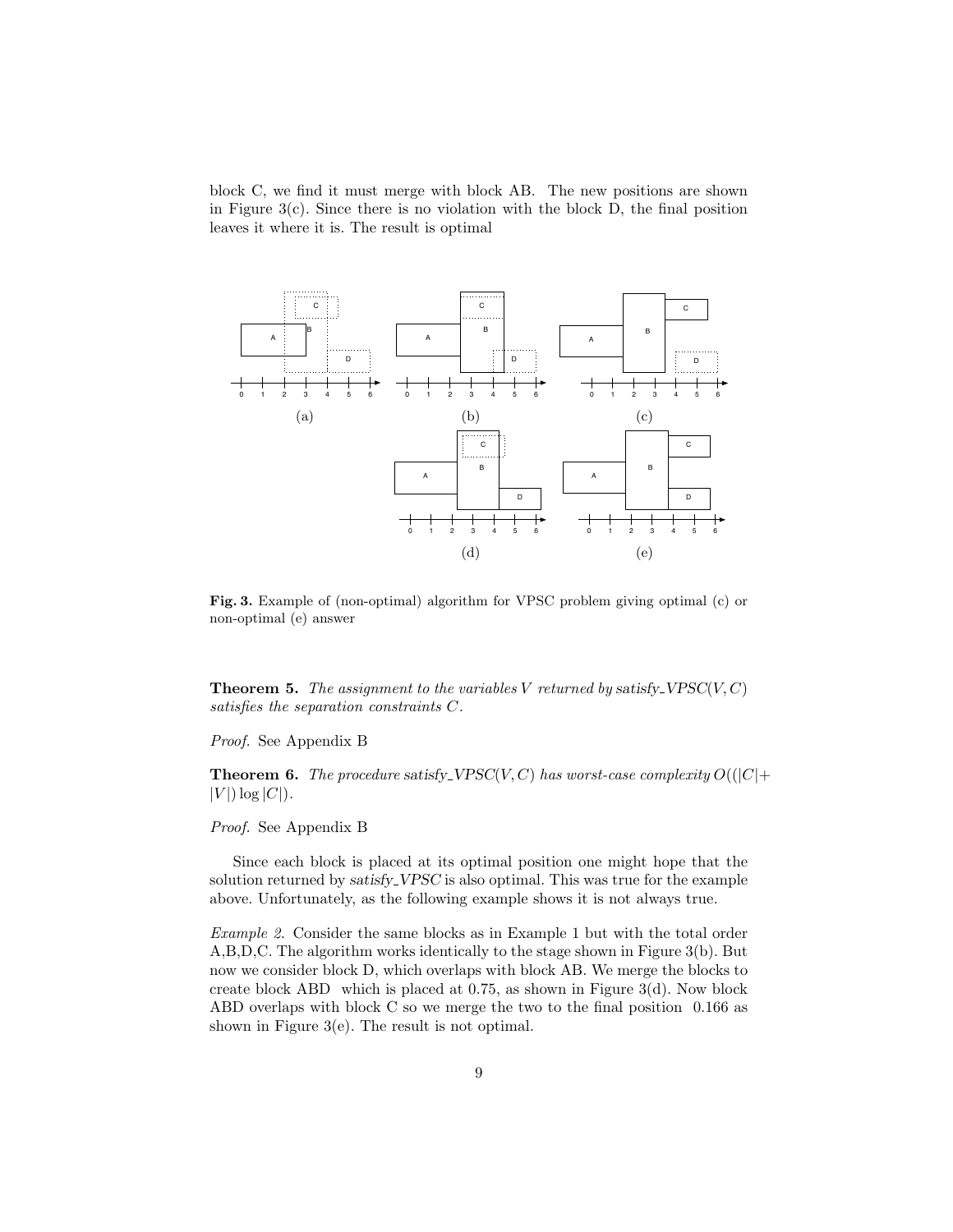The solution will be non-optimal if we can improve the solution by splitting a block. This may happen if a merge becomes "invalidated" by a later merge. It is relatively straight-forward to check whether a solution is optimal by computing the Lagrange multipliers for the constraints. We must split a block at an active constraint c if its corresponding Lagrange multiplier  $\lambda_c$  is negative. Because of the simple nature of the separation constraints it is possible to compute  $\lambda_c$ (more exactly  $\lambda_c/2$ ) for the active constraints in each block in linear time. We simply perform a depth-first traversal of the constraints in *b.active* summing  $v.weight \times (posn(v) - v.des)$  for the variables below this variable in the tree. The algorithm is detailed in Figure 4. It assumes the data structures in satisfy VPSC and stores  $\lambda_c/2$  in the lm[c] for each  $c \in C$ . For space reasons we leave the justification of this to the appendix.

procedure solve VPSC $(V, C)$  $satisfy_VPSC(V, C)$ compute lm() while exists  $c \in C$  s.t.  $lm[c] < 0$  do choose  $c \in C$  s.t.  $lm[c] < 0$  $b := block[left(c)]$  $lb := \text{restrict\_block}(b, left(b, c))$  $rb := \text{restrict\_block}(b, right(b, c))$  $rb.posn := b.posn$  $rb. wposn := rb. posn \times rb. weight$  $merge\_left(lb)$  $\frac{1}{2}$  original rb may have been merged  $\frac{1}{2}$  $rb := block[right(c)]$  $rb. w posn := \sum_{v \in rb} v. weight \times (v. des - offset[v])$  $rb.posn := rb.wposn/rb.weight$  $merge\_right(rb)$ compute lm() endwhile return  $[v_1 \leftarrow posn(v_1), \ldots, v_n \leftarrow posn(v_n)]$ procedure compute lm() for each  $c \in C$  do  $lm[c] := 0$  endfor for each block b do choose  $v \in b.vars$  $comp\_dfdv(v, b.active, NULL)$ function comp\_dfdv(v,  $AC$ , u)  $df dv := v.weight \times (posn(v) - v.des)$ for each  $c \in AC$  s.t.  $v = left(c)$ and  $u \neq right(c)$  do  $lm[c] := comp\_df dv(right(c), AC, v)$  $df dv := df dv + lm[c]$ for each  $c \in AC$  s.t.  $v = right(c)$ and  $u \neq left(c)$  do  $lm[c] := -\text{ comp\_dfd}v(left(c), AC, v)$  $df dv := df dv - lm[c]$ return df dv

Fig. 4. Algorithm to find an optimal solution to a VPSC problem with variables V and separation constraints C.

Using this it is relatively simple to extend satisfy VPSC so that it computes an optimal solution. The algorithm is given in Figure 4. This uses satisfy VPSC to find an initial solution to the separation constraints and calls compute lm to compute the Lagrange multipliers. The main while loop checks if the current solution is optimal, i.e. if for all  $c \in C$ ,  $\lambda_c \geq 0$ . If this is true the algorithm terminates since the optimal solution has been found. Otherwise one of the constraints  $c \in C$  with a negative Lagrange multiplier is chosen (in our actual implementation we choose the constraint with the most negative multiplier) and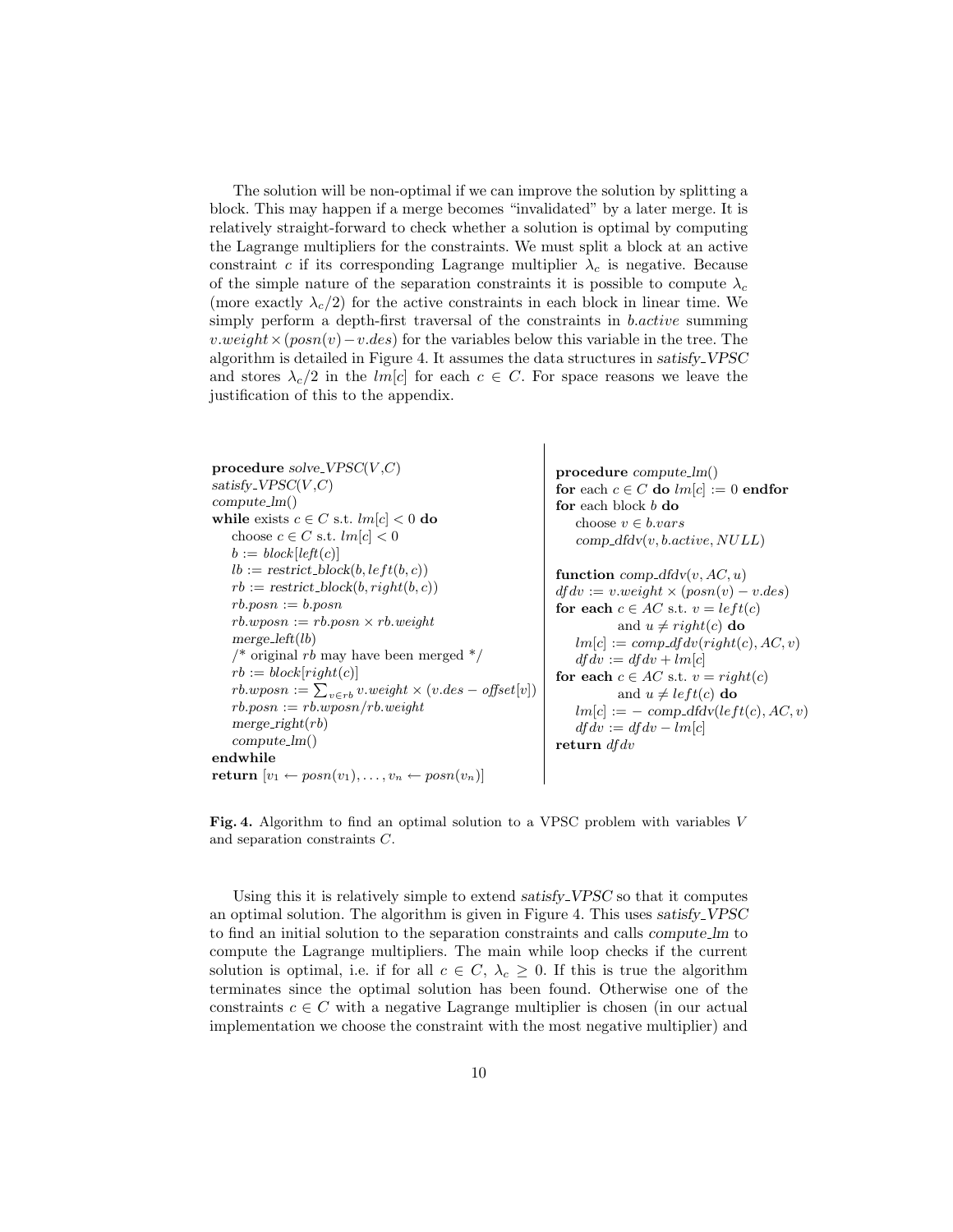the block  $b$  containing that constraint is split into two new blocks,  $lb$  which contains the variables in  $left(b, c\right)$  and rb which contains those in right $(b, c)$ . We define  $left(b, c)$  to be the nodes in b.vars connected by a path of constraints from b.active  $\setminus \{c\}$  to left(c), i.e. the variables which are in the left sub-block of b if b is split by removing c. Symmetrically, we define  $right(b, c)$  to be the variables which are in the right sub-block of b if b is split by removing c. The split is done by calling the procedure restrict block $(b, V)$  which takes a block b and returns a new block restricted to the variables  $V \subseteq b \cdot vars$ . For space reasons we do not include the (straight-forward) code for this.

Now the new blocks lb and rb are placed in their new positions using the procedures merge\_left and merge\_right. First we place *lb*. Since  $lm[c] < 0$ , *lb* wishes to move left and  $rb$  wishes to move right. We temporarily place  $rb$  at the former position of b and try and place lb at its optimal position. Of course the problem is that some of the "in" constraints may be violated (since lb wishes to move left the "out" constraints cannot be violated). We remedy this with a call to *merge-left(lb)*. The placement of rb is totally symmetric, although we must first allow for the possibility that  $rb$  has been merged so we must update it's reference to the (possibly new) container of  $right(c)$  and place it back at its desired position. The code for merge right has not been included since it is symmetric to that of merge left. We have also omitted references to the "out" constraint priority queues used by merge right. These are managed in an identical fashion to "in" constraints.

Example 3. Consider the case of Example 2. The result of satisfy VPSC is shown in Figure 3(d). The Lagrange multipliers calculated for  $c_1, c_2, c_3$  are 1.333, 2.333, and  $-0.333$  respectively. We should split on constraint  $c_3$ . We break block ABCD into ABC and D, and placing them at their optimal positions leads to positions shown in Figure  $3(c)$ . Since there is no overlap the algorithm terminates.

**Theorem 7.** Let  $\theta$  be the assignment to the variables V returned by solve VPSC(V, C). Then  $\theta$  is an optimal solution to the VPSC Problem with variables V and constraints C

#### Proof. See Appendix B

Termination of solve VPSC is a little more problematic. solve VPSC is an example of an active-set approach to constrained optimization [14]. In practice such methods are fast and lend themselves to incremental re-computation but unfortunately, they may have theoretical exponential worst case behavior and at least in theory may not terminate if the original problem contains constraints that are redundant in the sense that the set of equality constraints corresponding to the separation constraints C, namely  $\{u + a = v \mid (u + a \le v) \in C\}$ , contains redundant constraints. Unfortunately, our algorithm for constraint generation may generate equality-redundant constraints. We could remove such redundant separation constraints in a pre-processing step by adding  $\epsilon^i$  to the gap for the  $i^{th}$ separation constraint or else use a variant of lexico-graphic ordering to resolve which constraint to make active in the case of equal violation. We can then show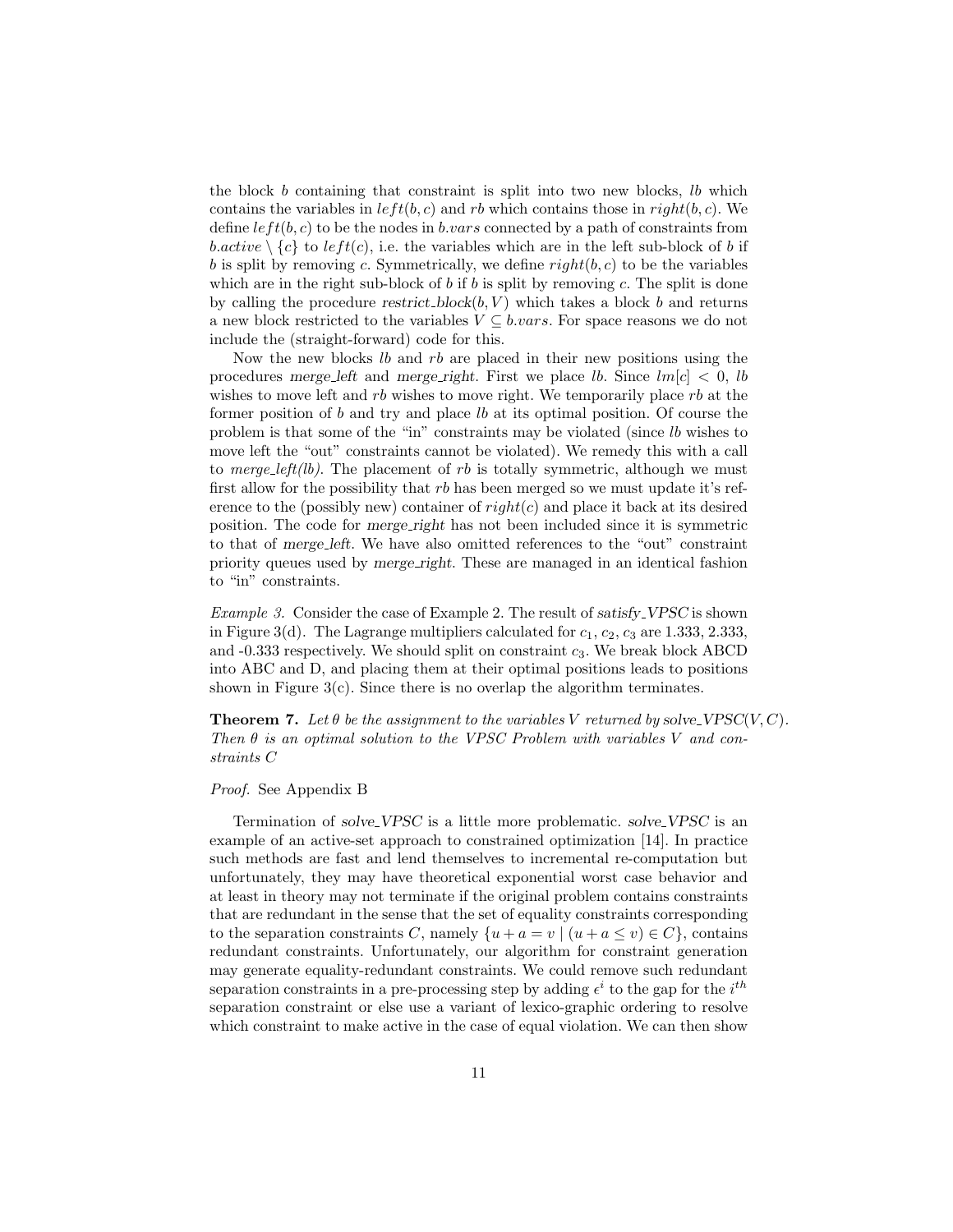that cycling cannot occur. In practice however we have never found a case of cycling and simply terminate the algorithm after a maximum number of splits.

## 5 Results

We have compared our method<sup>4</sup>  $SAT = satisfy_VPSC$  and  $SOL = solve_VPSC$ versus FSA, the improved Push-Force Scan algorithm [7] and QP quadratic programming optimization using the Mosek solver [15]. For SAT, SOL and QP we compare with  $($ **OO** $)$  and without orthogonal ordering constraints. We did not compare empirically versus the Voronoi centering algorithm [10] since it gives very poor results.

Figure 5 gives running times and relative displacement from original position for the different methods on randomly generated sets of overlapping rectangles. We varied the number of rectangles generated but adjusted the size of the rectangles to keep  $k$  (the average number of overlaps per rectangle) appoximately constant  $(k \approx 10)$ .

We can see that FSA produces the worst displacements, and that SAT produces very good displacements almost as good as the optimal produced by SOL and QP. We can see that SAT (with or without orthogonal ordering constraints) scales better than FSA. While both SOL and QP are significantly slower, SOL is an order of magnitude faster than QP in the range tested. Adding orthogonal ordering constraints seems to simplify the problem somewhat and SOL OO requires less splitting than SOL while QP requires more processing time to handle extra constraints. Therefore SOL OO is significantly faster than QP OO and SAT OO returns a solution very near to the optimal while remaining extremely fast. Overall these results show us that SAT is the fastest of all algorithms and gives very close to optimal results.

#### 6 Example layouts

Figure 6 shows the initial layout, and the results of the various node adjustment algorithms for one of the examples. There is little difference between the SAT and SOL results. We include a SOL result with the orthogonal ordering (SOL OO) constraints which attacks the same problem as FSA. Clearly FSA produces much more spreadout layout. Lastly the Voronoi diagram approach loses most of the structure of the original layout.

## 7 Conclusion

We have studied the problem of layout adjustment for graphs in which we wish to remove node overlapping while preserving the graph's original structure by moving nodes as little as possible.

 $\frac{4}{4}C++$  implementation of this algorithm is available from http://www.csse.monash.edu.au/∼tdwyer.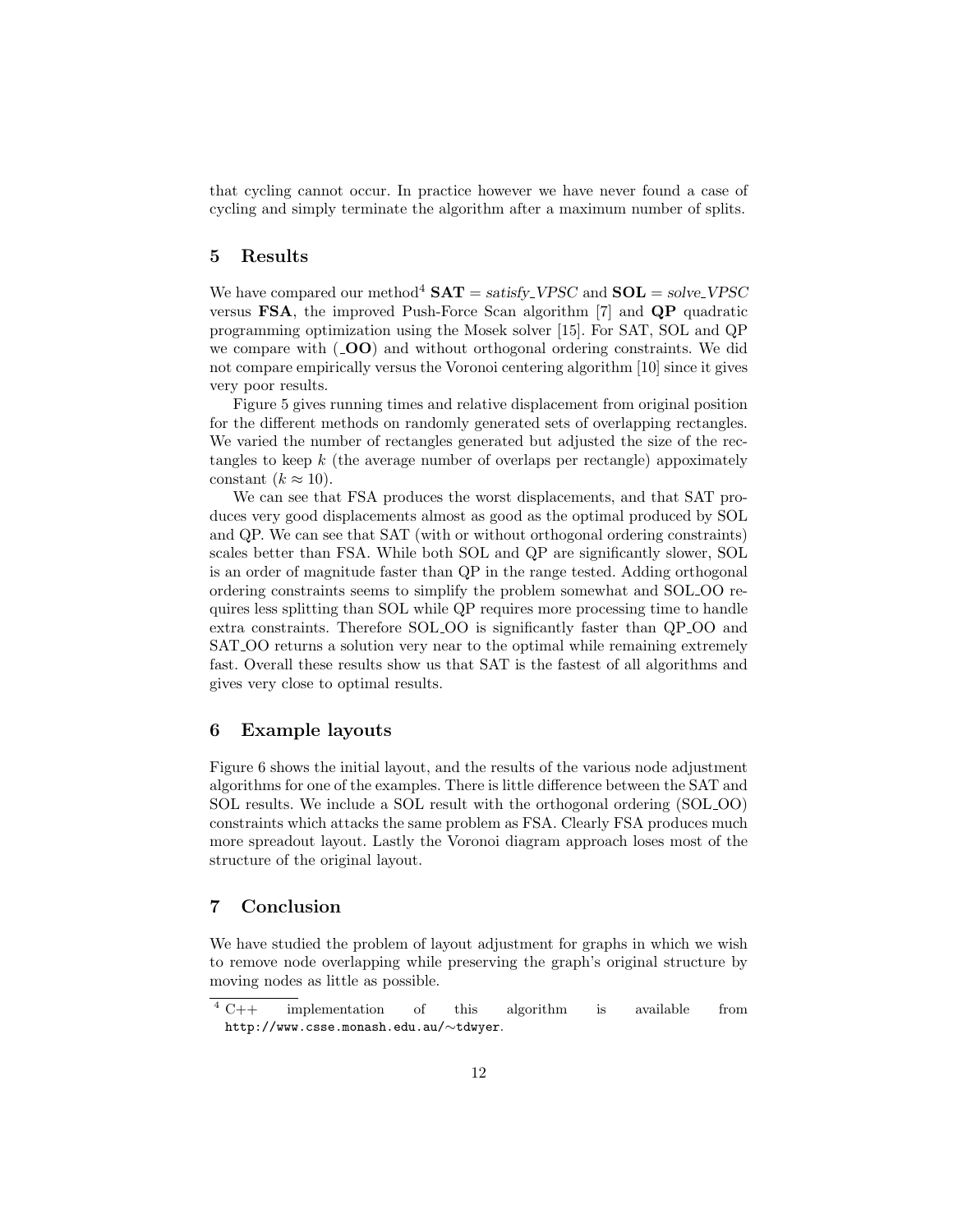

(a) Total displacement from original positions



(b) Running time

Fig. 5. Empirical comparison of various overlap removal methods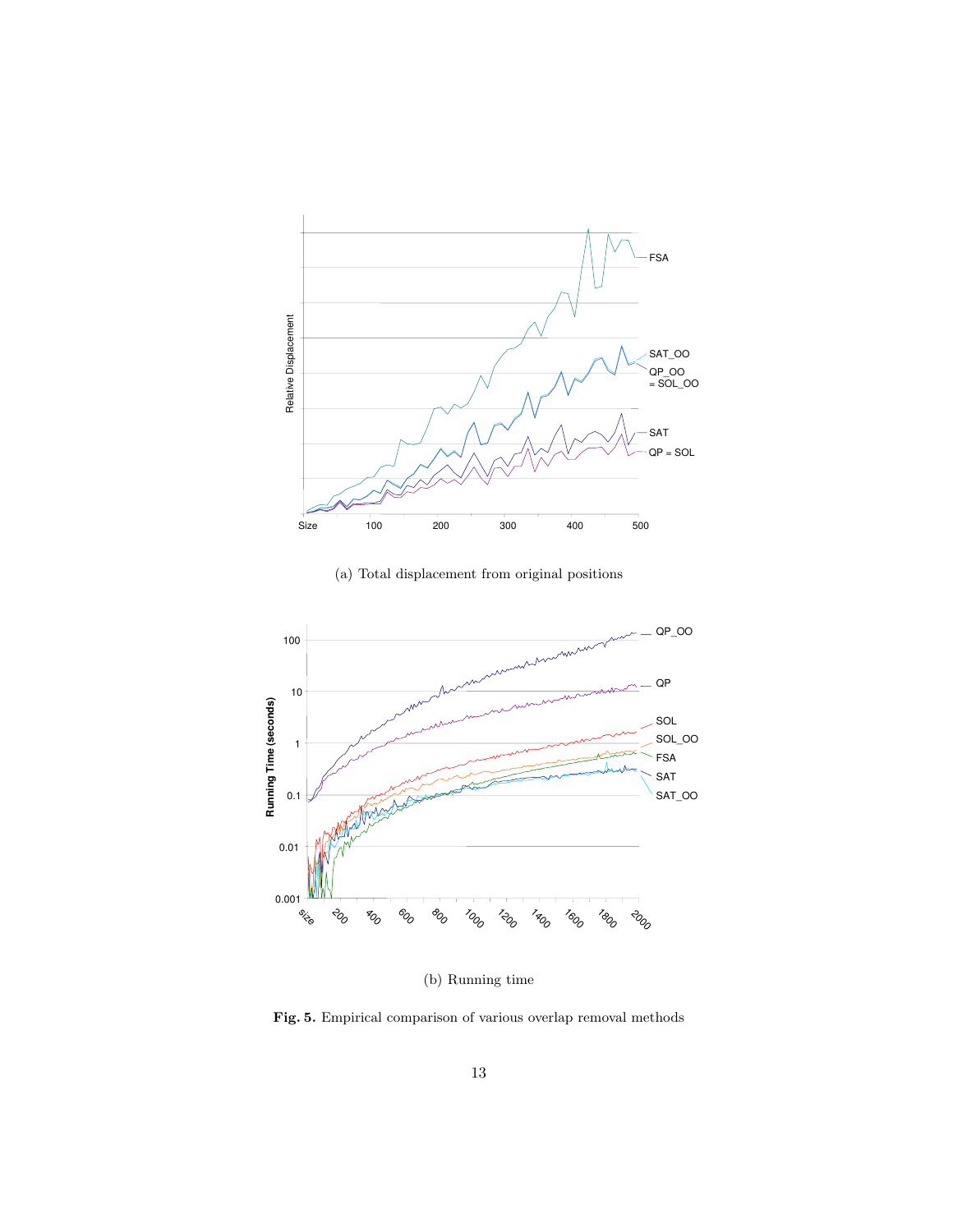

Fig. 6. An example graph layout adjusted using various techniques.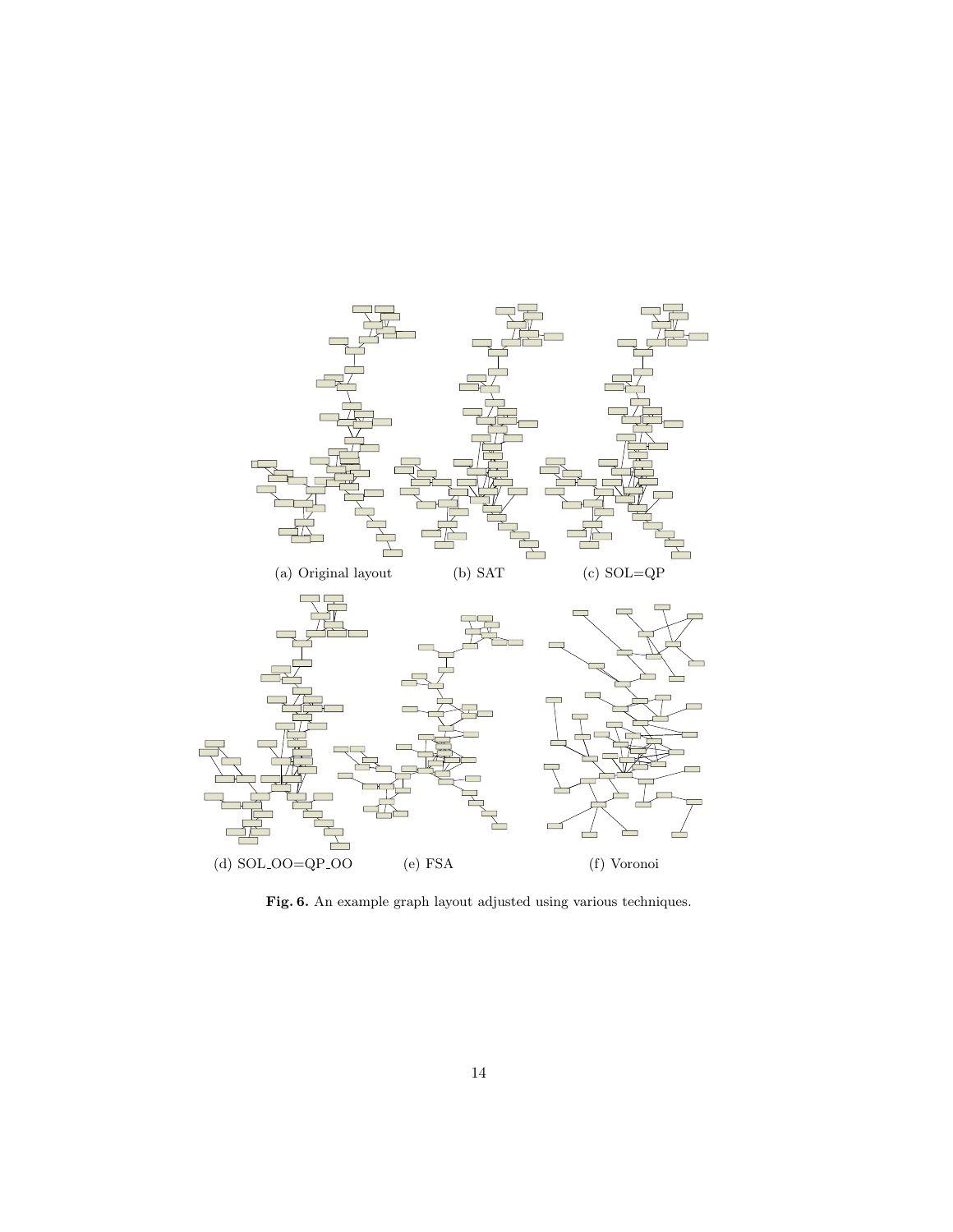Here, we have only considered minimizing the change in node location. Another avenue for experimentation would be to also consider minimizing the overall area of the graph, or its width or height, in order to reduce the size of the window required to display the graph.

One simple heuristic for minimizing the area is to add additional separation constraints  $C^{bound}$  that ensure all nodes are inside a bounding rectangle centered on a new point  $(x, y)$  and with height h and width w and then to solving the constrained optimization problem

minimize 
$$
h + w + k \cdot \phi_{change}
$$
 subject to  $C^{no} \wedge C^{bound}$  (1)

where  $k \geq 0$  is a weighting factor.

Finally, we believe our results are not only interesting for layout adjustment of graphs, but may also suggest approaches to the layout of other classes of diagrams. For instance, they may suggest techniques for laying out non-overlapping windows, state charts or directed acyclic graphs.

# References

- 1. Battista, G.D., Eades, P., Tamassia, R., Tollis, I.G.: Graph Drawing: Algorithms for the Visualization of Graphs. Prentice Hall (1999)
- 2. Harel, D., Koren, Y.: Drawing graphs with non-uniform vertices. In: Proceedings of the Working Conference on Advanced Visual Interfaces (AVI'02), ACM Press (2002) 157–166
- 3. Friedrich, C., Schreiber, F.: Flexible layering in hierarchical drawings with nodes of arbitrary size. In: Proceedings of the 27th conference on Australasian computer science (ACSC2004). Volume 26., Australian Computer Society (2004) 369–376
- 4. Marriott, K., Moulder, P., Hope, L., Twardy, C.: Layout of bayesian networks. In: Twenty-Eighth Australasian Computer Science Conference (ACSC2005). Volume 38 of CRPIT., Australian Computer Society (2005) 97–106
- 5. Misue, K., Eades, P., Lai, W., Sugiyama, K.: Layout adjustment and the mental map. Journal of Visual Languages and Computing 6 (1995) 183–210
- 6. Marriott, K., Stuckey, P., Tam, V., He, W.: Removing node overlapping in graph layout using constrained optimization. Constraints 8 (2003) 143–171
- 7. Hayashi, K., Inoue, M., Masuzawa, T., Fujiwara, H.: A layout adjustment problem for disjoint rectangles preserving orthogonal order. In: GD '98: Proceedings of the 6th International Symposium on Graph Drawing, London, UK, Springer-Verlag (1998) 183–197
- 8. Lai, W., Eades, P.: Removing edge-node intersections in drawings of graphs. Inf. Process. Lett. 81 (2002) 105–110
- 9. Gansner, E.R., North, S.C.: Improved force-directed layouts. In: GD '98: Proceedings of the 6th International Symposium on Graph Drawing, London, UK, Springer-Verlag (1998) 364–373
- 10. Lyons, K.A.: Cluster busting in anchored graph drawing. In: CASCON '92: Proceedings of the 1992 conference of the Centre for Advanced Studies on Collaborative research, IBM Press (1992) 327–337
- 11. Li, W., Eades, P., Nikolov, N.: Using spring algorithms to remove node overlapping. In: Proceedings of the Asia-Pacific Symposium on Information Visualisation (APVIS2005). Volume 45 of CRPIT., Australian Computer Society (2005) 131–140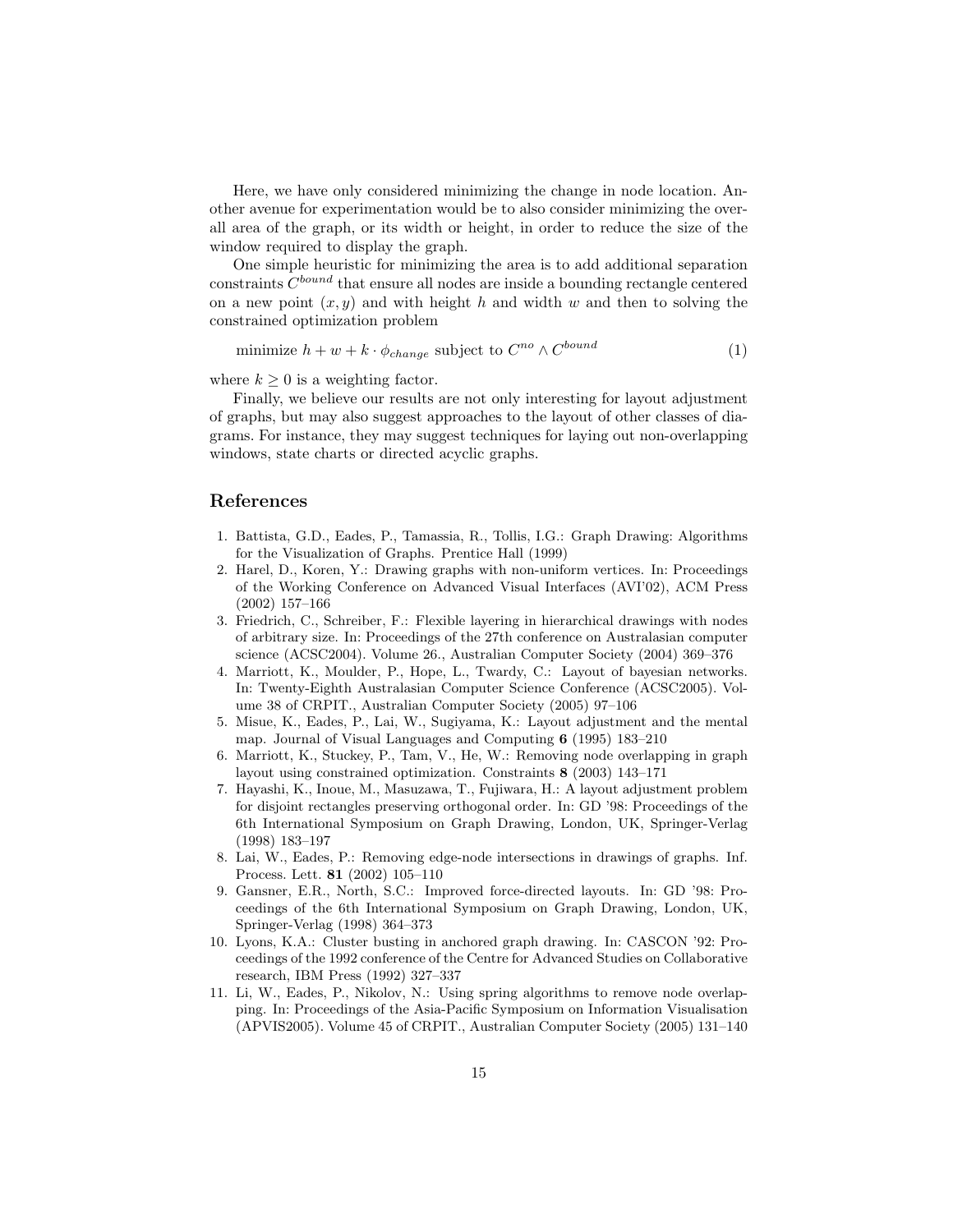- 12. Preparata, F.P., Shamos, M.I. In: Computational Geometry. Springer (1985) 359– 365
- 13. Weiss, M.A.: Data Structures and Algorithm Analysis in Java. Addison Wesley Longman (1999)
- 14. Fletcher, R.: Practical Methods of Optimization. Chichester: John Wiley & Sons, Inc. (1987)
- 15. ApS, M.: (Mosek optimisation toolkit v3.2) www.mosek.com.

## APPENDIX

# A Lagrange multipliers and optimal solutions

Recall that if we are minimizing a function  $F$  with a set of convex equalities C over variables X, then we can associate a variable  $\lambda_c$  called the Lagrange multiplier with each  $c \in C$ . Given a solution  $x^*$  to C we have that this is a locally minimal solution iff there exist values for the Lagrange multipliers satisfying

$$
\frac{dF}{dx}(\boldsymbol{x}^{\star}) = \sum_{c \in C} \lambda_c \frac{dc}{dx}(\boldsymbol{x}^{\star})
$$
\n(2)

for each variable  $x \in X$  [14]. Furthermore, if we also allow inequalities then the above statement continues to hold as long as  $\lambda_c \geq 0$  for all inequalities c of form  $t \geq 0$ . By definition an inequality c which is not active has  $\lambda_c = 0$ .

In our context we are minimizing  $F = \sum_{i=1}^{n} v_i \cdot weight \times (v_i - v_i \cdot des)^2$  and so  $\frac{\partial F}{\partial v_i} = 2 \times v_i \cdot weight \times (v_i - v_i \cdot des)$  for all  $1 \le i \le n$ . A constraint c has form  $v - u - a \geq 0$ , and so  $\frac{\partial c}{\partial v} = 1$  and  $\frac{\partial c}{\partial u} = -1$ .

Thus Equation (2) reduces to the following requirement on each variable  $v_i$ ,

$$
\frac{\partial F}{\partial v_i} = \sum_{c \in in(v_i)} \lambda_c - \sum_{c \in out(v_i)} \lambda_c \tag{3}
$$

Because of the simple nature of the separation constraints it is possible to compute the Lagrange multipliers efficiently and simply.

The following formula allows us to compute  $\lambda_c$  (more exactly  $\lambda_c/2$ ) for the active constraints in each block in linear time. We simply perform a depth-first traversal of the constraints in b.active summing v.weight  $\times$  (posn(v) – v.des) for the variables below this  $v$  in the tree.

**Lemma 1.** If constraint c is an active constraint in some block b then

$$
\lambda_c = - \sum_{v \in left(b,c)} \frac{\partial F}{\partial v} = \sum_{v \in right(b,c)} \frac{\partial F}{\partial v}
$$

If c is not active then  $\lambda_c = 0$ .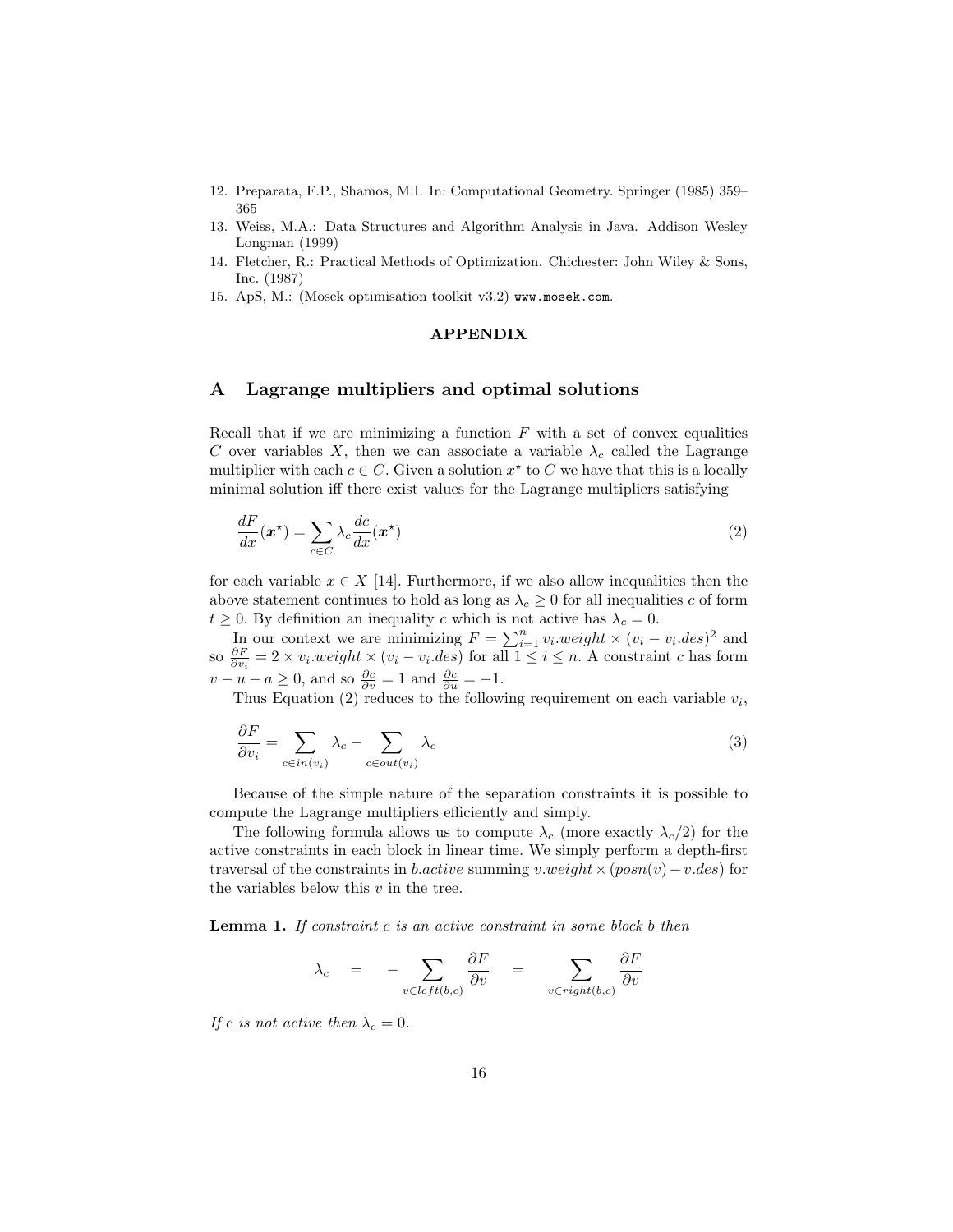Proof. (Sketch) Since a block is placed at its optimal position we have that

$$
\sum_{v \in b.vars} \frac{\partial F}{\partial v} = \sum_{v \in left(b,c)} \frac{\partial F}{\partial v} + \sum_{v \in right(b,c)} \frac{\partial F}{\partial v} = 0 \tag{4}
$$

Hence

$$
-\sum_{v \in left(b,c)} \frac{\partial F}{\partial v} = \sum_{v \in right(b,c)} \frac{\partial F}{\partial v}
$$

We now show that the above formula for the Lagrange multipliers satisfies Equation 3. We must prove that for each variable  $u \in b \cdot vars$ 

$$
\frac{\partial F}{\partial u} = \sum_{c \in in(u)} \lambda_c - \sum_{c \in out(u)} \lambda_c
$$

By assumption  $\sum_{c \in in(u)} \lambda_c - \sum_{c \in out(u)} \lambda_c$  equals

$$
-\sum_{c \in in(u) \cap b. \text{active } v \in left(b,c)} \frac{\partial F}{\partial v} - (\sum_{c \in out(u) \cap b. \text{active } v \in right(b,c)} \frac{\partial F}{\partial v})
$$

But these sets of variables span  $b \cdot vars \setminus \{u\}$ , and so this is equal to

$$
-\sum_{v \in b \text{.vars}\setminus\{u\}} \frac{\partial F}{\partial v}
$$

From Equation 4,

$$
-\sum_{v \in b.vars \setminus \{u\}} \frac{\partial F}{\partial v} = \frac{\partial F}{\partial u}
$$

and so these satisfy Equation 3.

## B Proofs

**Theorem 1.** The procedure generate  $C_x^{no}(V)$  has worst-case complexity  $O(|V| \cdot )$  $k(\log |V| + k)$  where k is the maximum number of nodes overlapping a single node with appropriate choice of heap data structure. Furthermore, it will generate  $O(k \cdot |V|)$  constraints.

*Proof.* Sorting the nodes has  $O(|V| \log |V|)$  complexity, the main for loop will be executed  $2|V|$  times. First consider an open event. At each step get left nbours and get right nbours have  $O(k \log |V|)$  complexity assuming next left and next right have  $O(V)$  complexity and that they return a list of nodes. Note that by construction the nodes will be sorted by horizontal position. We assume that  $left[ v | v \right]$ and  $right[v]$  are also list of nodes sorted by the nodes horizontal position. Thus set\_nbours(v, leftv, rightv) will have  $O(k^2)$  complexity since the length of leftv, rightv, left[u], right[u] is  $O(k)$ . In the case of a *close* event the complexity is  $O(k^2)$ . Thus the total complexity of generate  $C_x^{no}$  is  $O(|V|\log|V|)$  plus  $O(|V| \cdot (k \log |V| + k^2)).$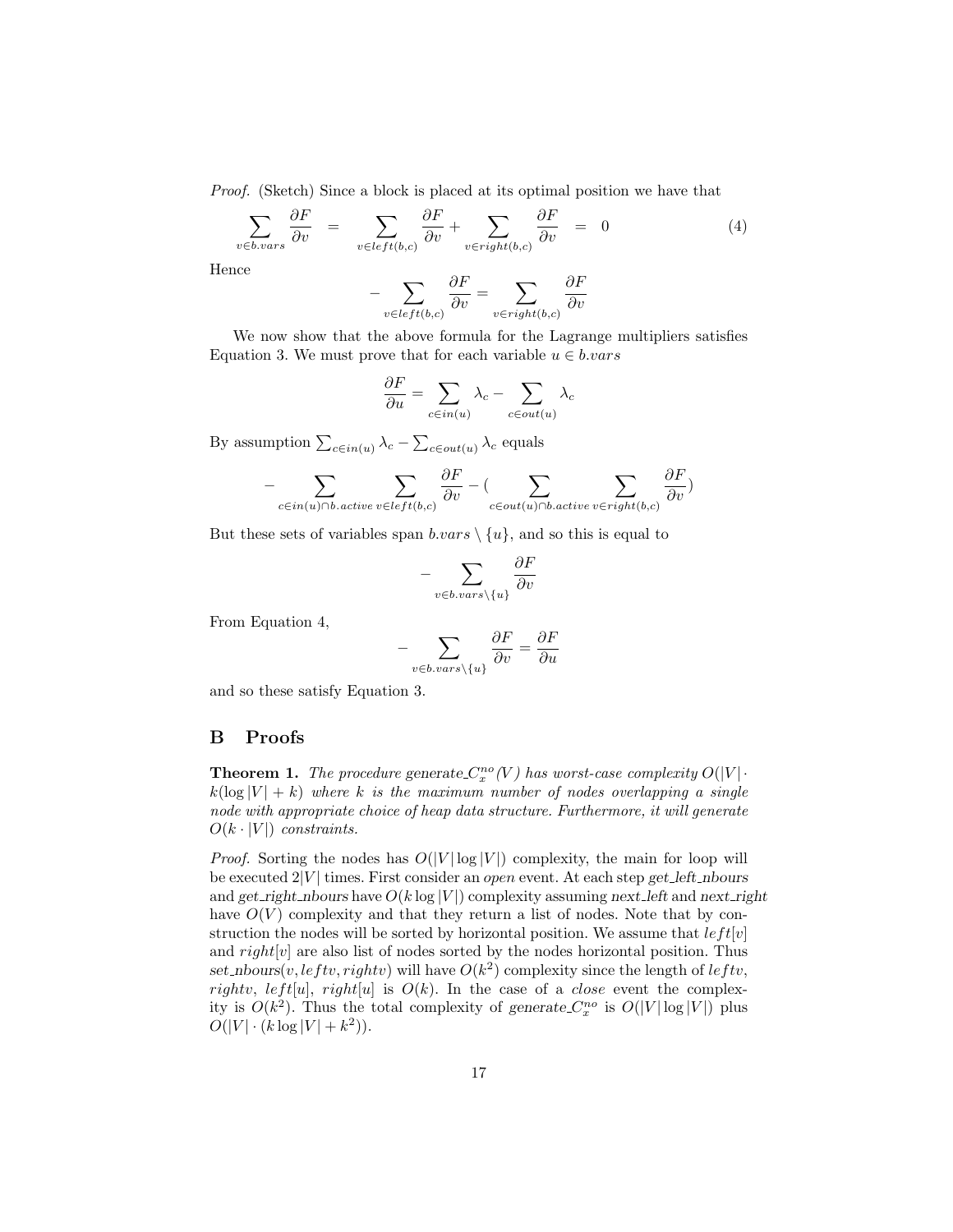**Theorem 5.** Let  $\theta$  be the assignment to the variables V returned by satisfy VPSC(V, C). Then  $\theta$  satisfies the separation constraints C.

*Proof.* (Sketch) The induction hypothesis is that after processing variable  $v_i$  we have found a solution  $\theta_i$  to the variables  $V_i = \{v_1, \ldots, v_i\}$  which satisfies the constraints  $C_i = \{c \in C \mid \{end(c), in(c)\} \subseteq V_i\}.$ 

Clearly this holds for the base case when  $i = 0$ .

Now consider  $v_{i+1}$ . We will now iteratively construct the block b containing this variable. At each step we have the following invariant that the only constraints in  $C_{i+1}$  that may not hold are non-internal constraints in b.in, i.e.

 ${c \in C_{i+1}|in(c) \in b.vars \wedge out(c) \notin b.vars}.$ 

Furthermore, we have that for all  $v \in V_i$  posn $(v) = \theta_i(v)$  if  $v \notin b \cdot vars$  or if  $v \in b.vars, posn(v) \leq \theta_i(v)$ 

Clearly these hold when b contains only the variable  $v_{i+1}$  since because of the total ordering  $C_{i+1} \setminus C_i = in(v_{i+1}).$ 

Now consider a "merge" step in which the most violated non-internal constraint  $c \in b.in$  has been selected and bl is the block of  $left(c)$ . Let b' be the block resulting from merging b and bl. Since the merge moves variables in b and  $bl$  uniformly no internal constraint in either  $b$  or  $bl$  can become unsatisfied. Furthermore since c is the most violated constraint between b and bl no other constraint between the two can be violated once b and bl have been merged. Since we place the variables at the weighted average of the desired values of the variables we have that  $v \in b \cdot vars$ ,  $posn(v) \leq \theta_i(v)$ . Thus since  $posn(v) = \theta_i(v)$ if  $v \notin b \text{.}vars$ , the only possibly violated constraints are non-internal constraints in  $b'$ .

**Theorem 6.** The procedure satisfy VPSC(V, C) has worst-case complexity  $O((|V| +$  $|C|$ )  $\log |C|$ ).

Proof. (Sketch) Computing the initial total order over the directed acyclic graph of constraints takes  $O(|V| + |C|)$  time with depth first search.

Pairing-heaps give amortized  $O(1)$  insert, findMin (top) and merge operations while remove is  $O(\log m)$  (amortized) in m the size of the heap. Since internal constraints may be merged into the heaps we may perform at most m remove operations in eliminating them. Thus, maintenance of in and out constraint queues in satisfy VPSC is  $O(m \log m)$ . Since each constraint cannot appear more than once in the priority queues and since we do not reinsert any constraints after removing them, we have  $m \leq |C|$ .

The other potentially costly part of merging is copying the contents of blocks. We perform at most  $n \leq \min(|C|, |V| - 1)$  merges since we can only merge as many times as there are constraints and after  $|V| - 1$  merges we are left with a single block. Since we always copy the smaller block into the larger each variable is copied up to  $\log n$  times, the worst case occurring when merging equally sized blocks for each merge — proof is by a standard recurrence relation. Thus, the total cost of copying variables is  $|V| \log n$ .